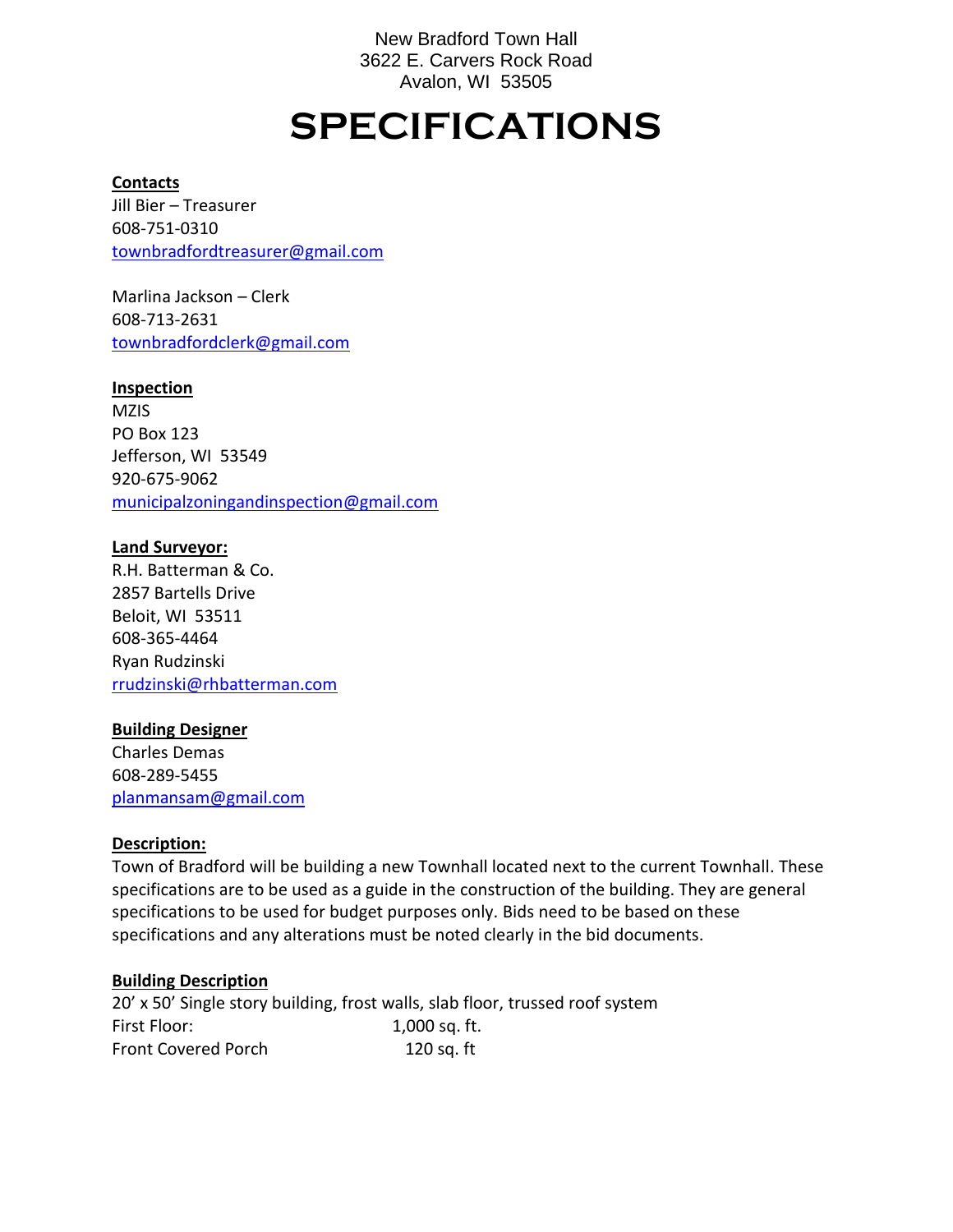# **Owner's (Bradford Township) Responsibilities**

Owner is responsible for all costs and scheduling of:

- Septic system total system from building out including all permits
	- $\circ$  Plumbing contractor to connect to sewer piping to just outside building.
	- o Any electrical (if required) to be part of electrical contract
- Well to inside building, permits and well equipment
	- o Electrical hook-up to be part of electrical contract
- Site engineering to be provided by R.H. Batterman
	- $\circ$  Includes all required surveying to perform construction, obtain any zoning and permits, set building elevation for contractor.
- Finish painting (Labor & Materials)
	- $\circ$  Includes wall coloring, final trim & door finish (if required), Exterior painting (if required)

## **Land and Improvements:**

- Land and improvements by Owner
- Any special charges for over lengths of gas or electric services to house will be paid for by Owner
- Any zoning fees, attorney fees, etc, in relationship to the land to be paid for by Owner
- Landscaping all by Owner
	- o Landscaping includes all retaining walls (L&M), planting beds, edgings, decorative planting bed covering, fabrics, etc

# **Construction Utilities:**

• Electric and heat will be paid for by Owner

# **Awarded Contractor estimate to include all cost and labor for following items:**

## **Building Permits:**

• All building permits – Bradford township

## **Excavating, Drive and Site Work:**

- **Contact R. H. Batterman for site plan**
- Foundation excavation site work:
	- o Strip top soil
	- o Excavate for foundation with grade set by R.H. Batterman
	- o Backfill frost walls with material from foundation excavation
	- o Rough grade and spread top soil
- Finish Grading per allowance
	- $\circ$  Allowance to include all material and labor to fine grade and seed (either by hand or hydro-seed) the disturbed area around the newly constructed home and the installed driveway areas.
- Erosion Control Installed as required by local municipalities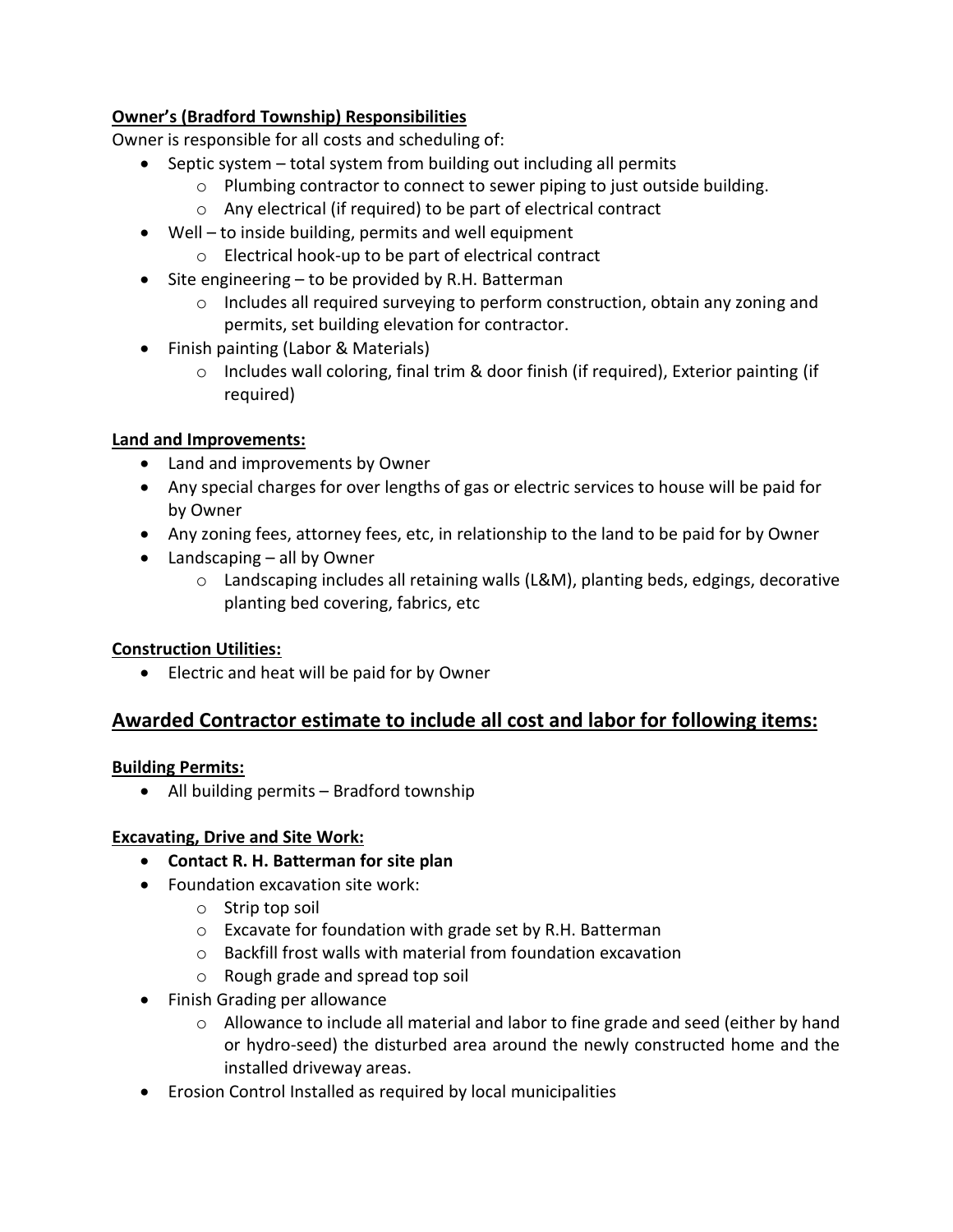# **Foundation:**

- Poured foundation: 3'-9" tall walls per plan (drain tile not required at this time)
- Any over length of frost walls due to unforeseen soil conditions will be evaluated at time of excavation as to additional cost that may be incurred to insure proper footing support.
- All wall ties snapped off prior to foam insulation being installed
- Frost wall to be insulated with 2" foam insulation per plans.

# **Concrete Work:**

- Building floor: 4" thick concrete floor, machine troweled finish with sawed joints for controlled cracks over 6 mill vapor barrier
- 2" Rigid foam under concrete floor taped seams
- Service walks per allowance Allowance to include all labor, materials, sand base, etc.

# **Framing Specs:**

- All lumber in contact with concrete to be treated materials
- 2 x 6 construction on the exterior of building using premium kiln dried studs on 16" centers covered with 7/16" OSB sheathing and ½" Tuff "R" foam over with taped joints.
- 2 x 4 construction on the interior walls on 16" centers
- State approved pre-engineered roof trusses on 24" centers
	- o Engineering to remain on site for inspectors review and appoval
- 5/8" plywood roof sheeting
- Aluminum soffits and fascia
- 7/16" OSB sheathing installed on the exterior gable ends
- **The exterior of the house will have ½" OSB sheathing and ½" foam insulation**, **with staggered joints and taped seams**
- All windows will have curtain blocks installed during framing
- Wind bracing to be implemented per plans

# **Windows:**

- Vinyl Double-hung windows Specify brand (Suggested brand Alliance)
	- o Low "E" glass with argon
	- o Decorative grills between the glass per plans
	- o Vinyl interior
	- o White taupe hardware
	- o Aluminum insect screen
- Window flanges sealed with window tape

# **Exterior Doors:**

- Entry Doors specify brand (suggested brands Western or Thera-Tru)
	- o S/N hinges (satin nickel)
	- o White aluminum clad frame with primed interior
	- $\circ$  7 1/8" jamb with crown line exterior trim (applied)
	- o Compression weatherstrip
	- o ADA sills
	- $\circ$  Lever type door handles S/N (satin nickel)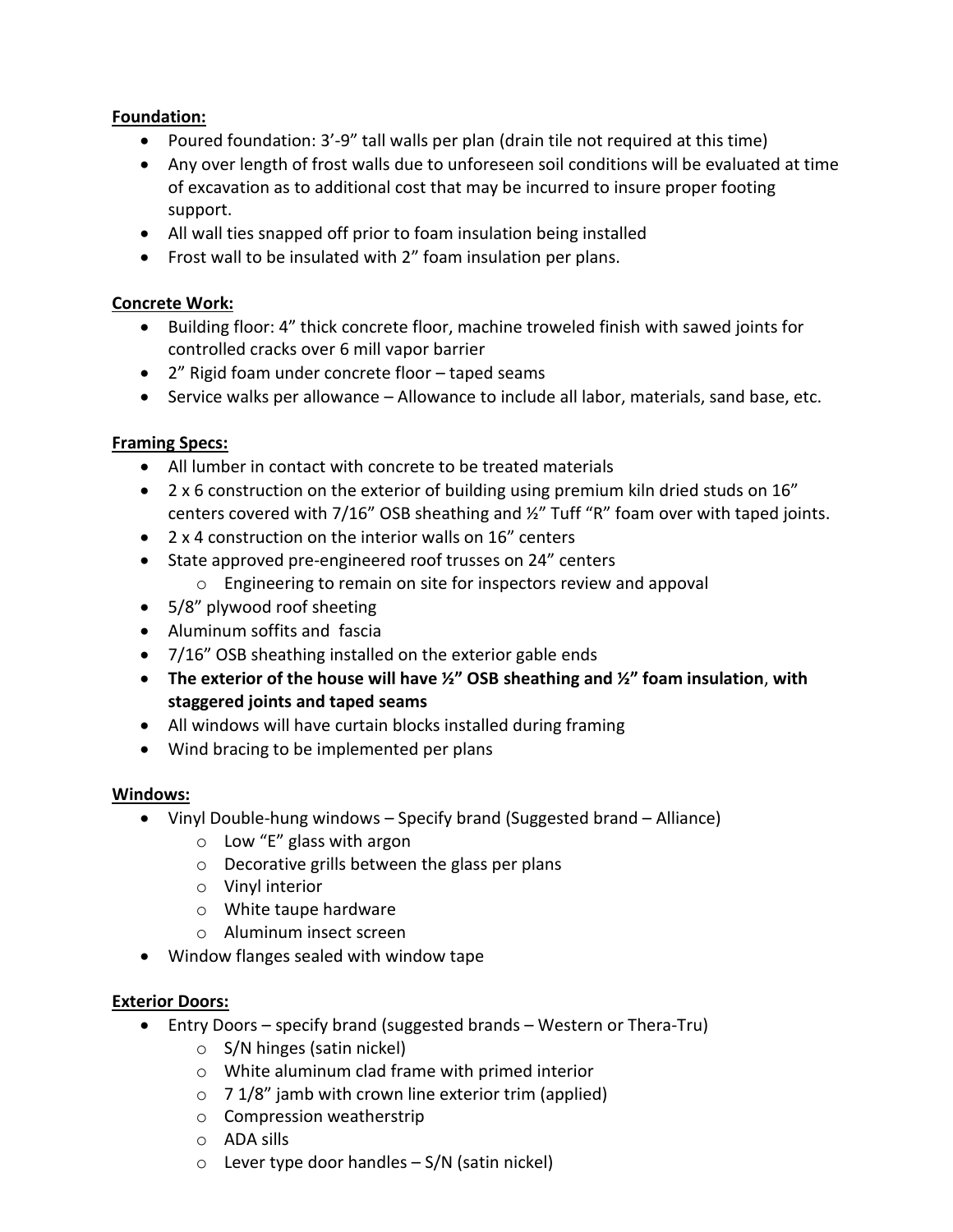## **Roofing, Gutters & downspouts:**

- CertainTeed architectural shingles with limited lifetime warranty over 15# roofing paper  $\circ$  Option – Steel roof package (standing seam)
- Continuous ridge vent system with shingles applied over top
- Ice and water shield 36" up from the roof edge and valleys
- 5" K-Style seamless Aluminum gutters, .032 gauge aluminum
- 2x3 inch downspouts

## **Mechanicals:**

• Include all mechanical contractor specifications with Bid indicating all that is included with their proposals, including any warrantees that will be included.

## **Electrical:**

- To include plans and permits
- (7) 1 x 4 LED ceiling lights
- (1) Bath fan / light combo, vented to exterior
- All required exit lights with egress lights per code
- (3) recessed can lights at front porch
- (1) wall mount light for Northside door
- (24) space panel with breakers
- Switches by (4) doors and (16) 20 amp outlets (interior)
- (1) 1-1/4" PVC pipe between existing building and new building for power and internet wiring.
- Foam all wire penetrations
- All light fixtures, dimmers, fans, bulbs, special switches required.

# **Heating and Cooling:**

- Furnish and install one horizontal gas fired, forced air, single stage, high efficiency furnace (95% AFUE) with a healthy climate 16-10 MERV-high efficiency media air cleaner and a 3-ton central air conditioning unit (SEER 13.00) – Specify Brand
- Installation to include:
	- $\circ$  Gas pipe from the gas meter to the furnace with black iron pipe (will leave a "T" for other gas appliances)
	- o Vent the furnace with two PVC pipes gable to rear of building
	- o Duct work and registers to supply heating and cooling to all of the main floor rooms to be insulated as required
	- o Digital heating/cooling thermostat
	- o Required fresh air vent
	- o One year free service on the equipment
	- o Local HVAC permit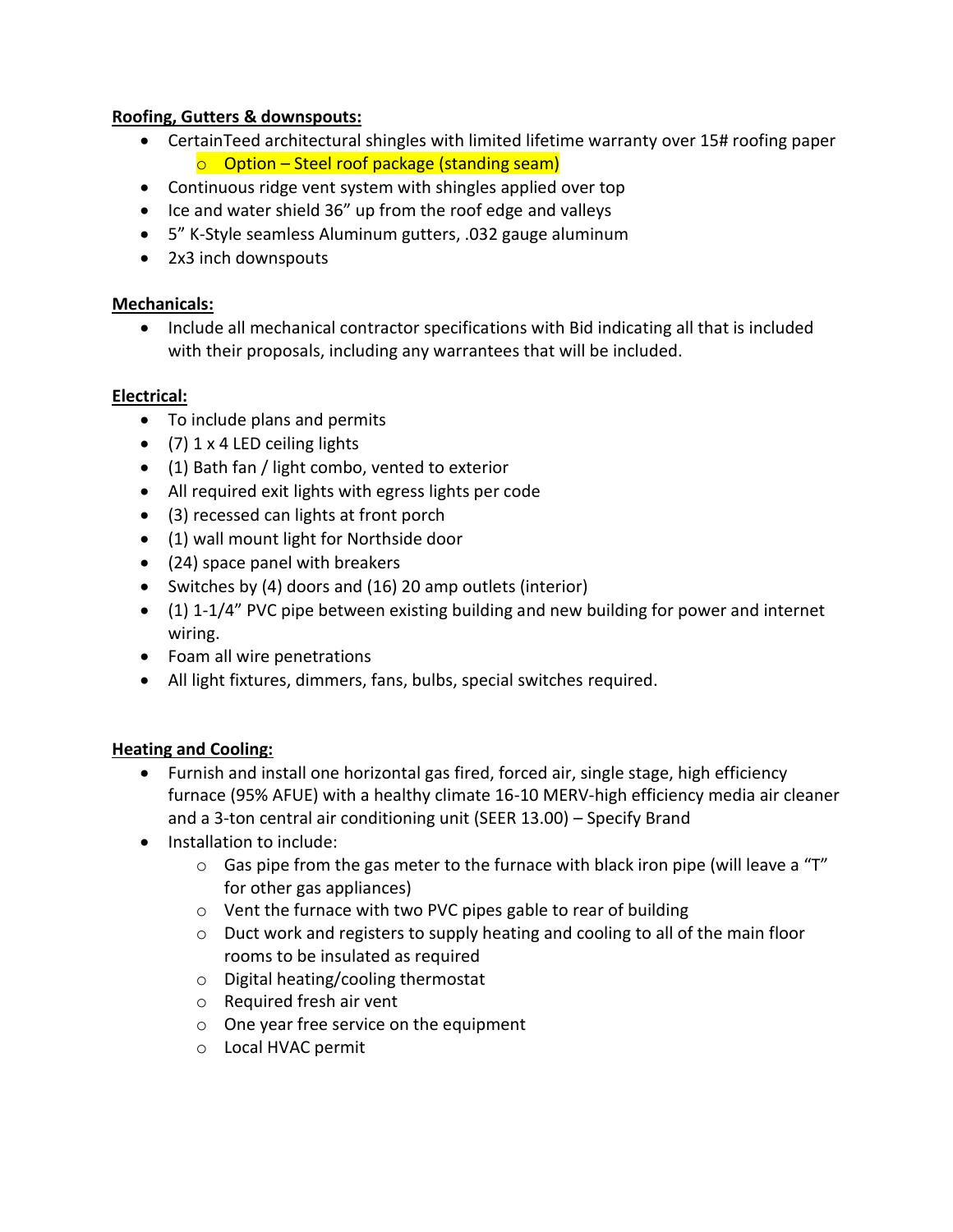# **Plumbing:**

- Provide and install drains, vents, water piping, and the fixtures as per print.
- PC to specify fixtures to be included.
- All fixtures white/chrome
- (2) hose Bibbs Location TBD
- (1) Bosch Tronic 3000 T Electric Mini tank water heater (or spec equal)

## **Insulation:**

- Exterior walls R-21 HD Fiberglass batts with vapor barrier
	- $\circ$  Option LaPolla 1-1/2" closed cell foam and R-13 formaldehyde free fiberglass batts and vapor barrier
- Accessible Ceilings R-50 Climate Pro formaldehyde free blown fiberglass and vapor barrier
- All exterior wall and attic penetrations polyurethane insulating foam
- Foam all doors and windows polyurethane insulating foam
- Every truss space at soffit exterior walls and ceilings vent chutes
- Exterior walls and ceilings 6 mil visqueen
- 2" rigid foam insulation on foundation per plan
- 2" Rigid foam under concrete floor taped seams
- Bathroom walls R-11 formaldehyde free fiberglass batts

## **Interior Walls and Ceilings:**

- All walls and ceilings to be drywall with light orange peel finish
- The corner beads will be square
- All windows to be drywalled returned (no trim)
- **All floors will be covered with rosin paper prior to the drywall being finish**
- All interior walls and ceilings to be primed and ready for Owner paint

# **Interior Trim and Doors:**

- Interior doors: 3-panel solid core pre-painted (white)
- Casing: 9/16" X 2 ¼" Pre-finished (white) Colonial style
- Base: Commercial glue in place vinyl base
- All trim to be prefinished in controlled, dust free facility and will have second finish coat applied after it is installed by Owner
- Door hardware (ORB) oil rubbed bronze
	- Schlage Lever style handle sets

# **Finished Flooring Allowances:**

- Provide flooring allowance using commercial grade LVT
	- o Owner may elect to stain the concrete floor and apply finish floor at a later date.
- Allowance to include:
	- o All flooring material (tile, wood, carpet, vinyl, etc.), floor preparation, fastening materials, glues, transition strips, reducers, delivery, deposits and installation of all.